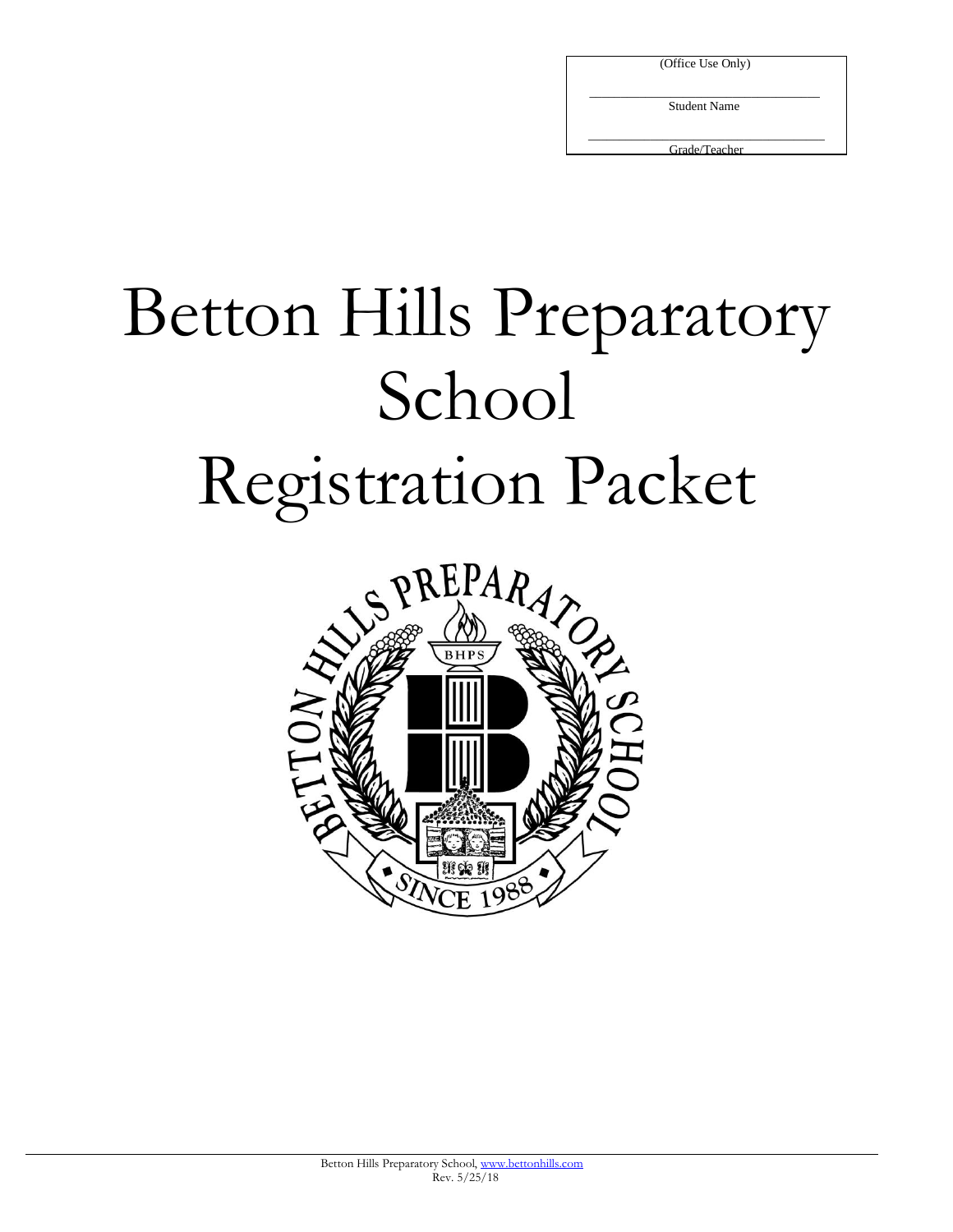|                                                |                                                                            |                     | <i>Student</i> Records                                                                                                                                                                                                        |
|------------------------------------------------|----------------------------------------------------------------------------|---------------------|-------------------------------------------------------------------------------------------------------------------------------------------------------------------------------------------------------------------------------|
| Date: $\_\_$                                   | the control of the control of the control of the control of the control of |                     | Entering Grade Level <b>Entering</b> Grade Level <b>Entering</b>                                                                                                                                                              |
|                                                |                                                                            |                     | Current Year Start Date: ________________________                                                                                                                                                                             |
|                                                |                                                                            |                     |                                                                                                                                                                                                                               |
|                                                |                                                                            |                     | Suffix: II III Jr. Sr. (Circle one)                                                                                                                                                                                           |
|                                                |                                                                            |                     | □ Male □ Female<br>Gender:                                                                                                                                                                                                    |
| Birthday: <u>Alexander State Communication</u> |                                                                            |                     | Child:                                                                                                                                                                                                                        |
|                                                |                                                                            |                     |                                                                                                                                                                                                                               |
| $\mathsf{City:}$                               |                                                                            |                     |                                                                                                                                                                                                                               |
| report cards, will be sent there.              |                                                                            |                     | ** Please note: The above address will be your child's official address. All paperwork and documents, including                                                                                                               |
| Mother:                                        |                                                                            |                     | the control of the control of the control of the control of the control of the control of the control of the control of the control of the control of the control of the control of the control of the control of the control |
| Title: Title<br>Mr. Mrs. Ms. Dr.               |                                                                            | (Circle one)        |                                                                                                                                                                                                                               |
|                                                |                                                                            |                     |                                                                                                                                                                                                                               |
|                                                |                                                                            |                     |                                                                                                                                                                                                                               |
|                                                |                                                                            |                     |                                                                                                                                                                                                                               |
|                                                |                                                                            |                     |                                                                                                                                                                                                                               |
|                                                |                                                                            |                     |                                                                                                                                                                                                                               |
|                                                |                                                                            |                     |                                                                                                                                                                                                                               |
|                                                |                                                                            |                     |                                                                                                                                                                                                                               |
|                                                |                                                                            |                     |                                                                                                                                                                                                                               |
| Father:                                        | $\square$ Pickup                                                           | □ Emergency Contact | □ Legal Guardian                                                                                                                                                                                                              |
| Title:<br>Mrs.<br>Mr.                          | Ms.<br>Dr.                                                                 | (Circle one)        |                                                                                                                                                                                                                               |
|                                                |                                                                            |                     | First Name: Name: Name: Name: Name: Name: Name: Name: Name: Name: Name: Name: Name: Name: Name: Name: Name: Name: Name: Name: Name: Name: Name: Name: Name: Name: Name: Name: Name: Name: Name: Name: Name: Name: Name: Name: |
|                                                |                                                                            |                     |                                                                                                                                                                                                                               |
|                                                |                                                                            |                     |                                                                                                                                                                                                                               |
|                                                |                                                                            |                     |                                                                                                                                                                                                                               |
|                                                |                                                                            |                     |                                                                                                                                                                                                                               |
|                                                |                                                                            |                     |                                                                                                                                                                                                                               |
|                                                |                                                                            |                     |                                                                                                                                                                                                                               |
|                                                |                                                                            |                     |                                                                                                                                                                                                                               |
|                                                |                                                                            |                     |                                                                                                                                                                                                                               |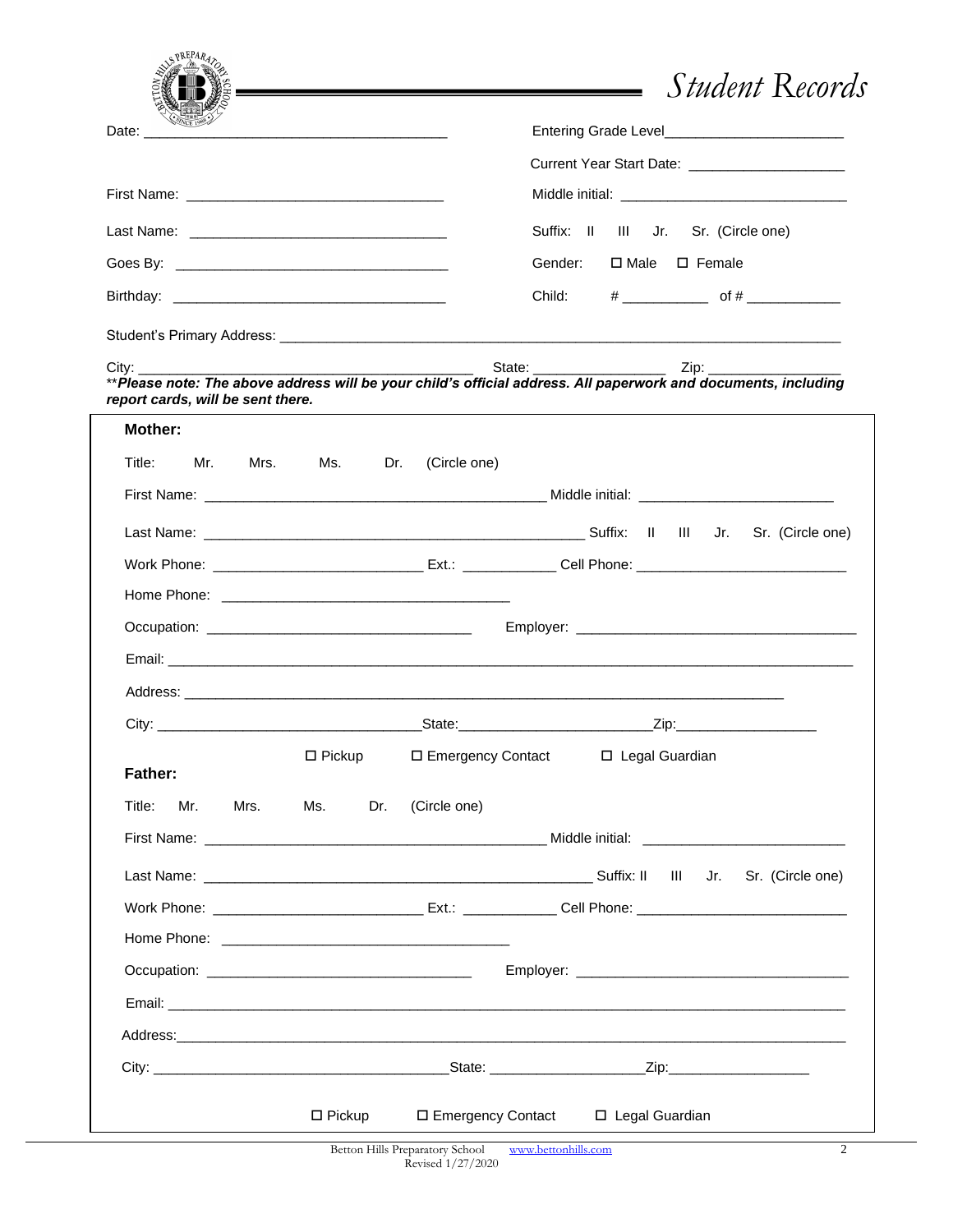| Yes           | <b>No</b>     |                                                                                                                                                                 |
|---------------|---------------|-----------------------------------------------------------------------------------------------------------------------------------------------------------------|
| $\Box$        | $\Box$        | BHPS has permission to publish the information (name, email address, phone number) in<br>the Student Directory to be distributed to current BHPS families only. |
| Yes<br>$\Box$ | No.<br>$\Box$ | BHPS has permission to post my child's name and/or picture on the school's website to                                                                           |
| Yes           | No.           | acknowledge awards and/or accomplishments.                                                                                                                      |
| $\Box$        | □             | BHPS has permission to use my child's picture/video to be used for advertising purposes,<br>on the school website, or on social networking sites.               |
|               |               |                                                                                                                                                                 |
|               |               |                                                                                                                                                                 |
|               |               |                                                                                                                                                                 |
|               |               |                                                                                                                                                                 |
|               |               |                                                                                                                                                                 |
|               |               |                                                                                                                                                                 |
|               |               |                                                                                                                                                                 |
|               |               | Please list any restrictions associated with your religious affiliation that would affect your child's school experience:                                       |
|               |               |                                                                                                                                                                 |
|               |               |                                                                                                                                                                 |
|               |               |                                                                                                                                                                 |
|               |               |                                                                                                                                                                 |
|               |               |                                                                                                                                                                 |
|               |               |                                                                                                                                                                 |
|               |               | Comments about your child's experience at their previous school:                                                                                                |
|               |               |                                                                                                                                                                 |
|               |               |                                                                                                                                                                 |
|               |               |                                                                                                                                                                 |
|               |               |                                                                                                                                                                 |
|               |               |                                                                                                                                                                 |
|               |               |                                                                                                                                                                 |
|               |               |                                                                                                                                                                 |
|               |               |                                                                                                                                                                 |
|               |               |                                                                                                                                                                 |
|               |               |                                                                                                                                                                 |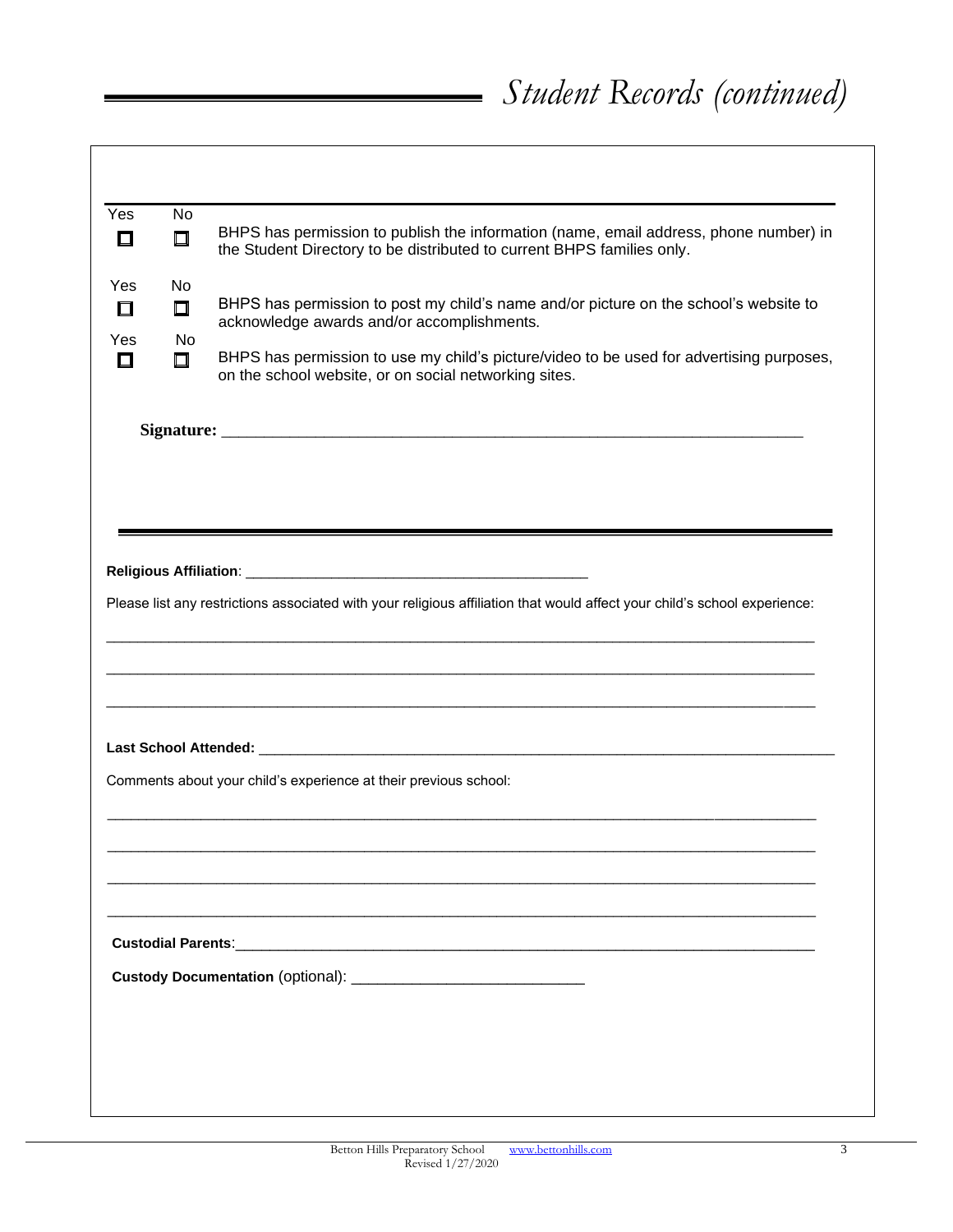*Emergency Contact Records*

 *(Other than Primary)*

| <b>Contact Number One</b>  |                             |                                                                                                                                                                                                                               |  |  |
|----------------------------|-----------------------------|-------------------------------------------------------------------------------------------------------------------------------------------------------------------------------------------------------------------------------|--|--|
|                            |                             |                                                                                                                                                                                                                               |  |  |
|                            |                             |                                                                                                                                                                                                                               |  |  |
|                            |                             |                                                                                                                                                                                                                               |  |  |
|                            |                             |                                                                                                                                                                                                                               |  |  |
|                            |                             |                                                                                                                                                                                                                               |  |  |
| $\Box$ Pickup              | □ Emergency Contact         |                                                                                                                                                                                                                               |  |  |
|                            | <b>Contact Number Two</b>   |                                                                                                                                                                                                                               |  |  |
|                            |                             |                                                                                                                                                                                                                               |  |  |
|                            |                             |                                                                                                                                                                                                                               |  |  |
|                            |                             |                                                                                                                                                                                                                               |  |  |
|                            |                             |                                                                                                                                                                                                                               |  |  |
|                            |                             |                                                                                                                                                                                                                               |  |  |
| $\Box$ Pickup              | □ Emergency Contact         |                                                                                                                                                                                                                               |  |  |
|                            | <b>Contact Number Three</b> |                                                                                                                                                                                                                               |  |  |
|                            |                             |                                                                                                                                                                                                                               |  |  |
|                            |                             |                                                                                                                                                                                                                               |  |  |
|                            |                             |                                                                                                                                                                                                                               |  |  |
|                            |                             |                                                                                                                                                                                                                               |  |  |
|                            |                             |                                                                                                                                                                                                                               |  |  |
| $\Box$ Pickup              | □ Emergency Contact         |                                                                                                                                                                                                                               |  |  |
| <b>Contact Number Four</b> |                             |                                                                                                                                                                                                                               |  |  |
|                            |                             | Relation to Student: example and the students of the students of the students of the students of the students of the students of the students of the students of the students of the students of the students of the students |  |  |
|                            |                             |                                                                                                                                                                                                                               |  |  |
|                            |                             |                                                                                                                                                                                                                               |  |  |
|                            |                             |                                                                                                                                                                                                                               |  |  |
|                            |                             | Cell Phone: ____________________________Email: _________________________________                                                                                                                                              |  |  |
|                            |                             |                                                                                                                                                                                                                               |  |  |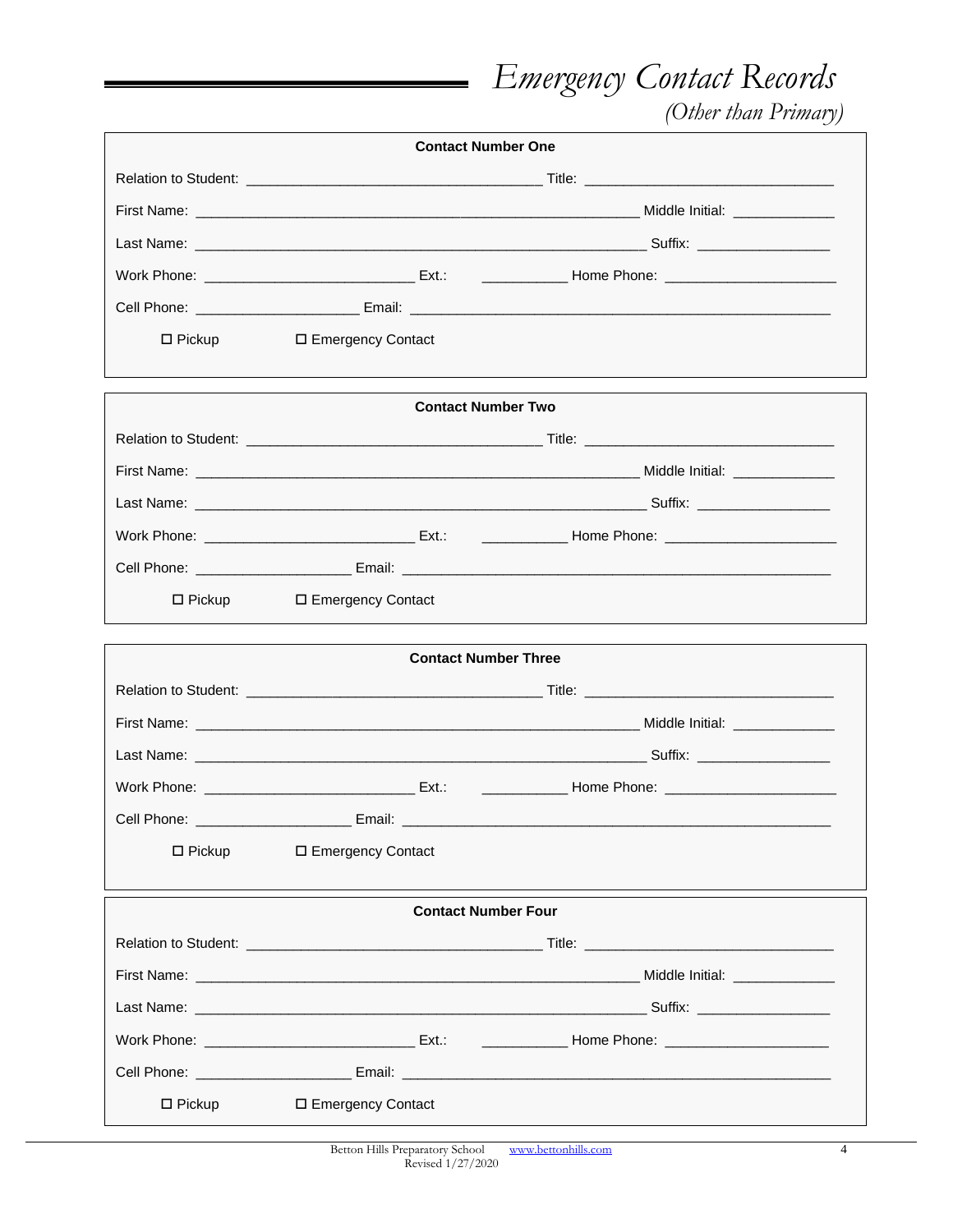|                                                                                                                                    |                                                                                                          | <b>Physicians</b>          |                                                                                                                                                                                                               |
|------------------------------------------------------------------------------------------------------------------------------------|----------------------------------------------------------------------------------------------------------|----------------------------|---------------------------------------------------------------------------------------------------------------------------------------------------------------------------------------------------------------|
| <b>Doctor</b>                                                                                                                      |                                                                                                          |                            |                                                                                                                                                                                                               |
|                                                                                                                                    |                                                                                                          |                            |                                                                                                                                                                                                               |
|                                                                                                                                    |                                                                                                          |                            |                                                                                                                                                                                                               |
|                                                                                                                                    |                                                                                                          |                            |                                                                                                                                                                                                               |
| <b>Dentist</b>                                                                                                                     |                                                                                                          |                            |                                                                                                                                                                                                               |
|                                                                                                                                    |                                                                                                          |                            |                                                                                                                                                                                                               |
|                                                                                                                                    |                                                                                                          |                            |                                                                                                                                                                                                               |
|                                                                                                                                    |                                                                                                          |                            |                                                                                                                                                                                                               |
|                                                                                                                                    |                                                                                                          |                            |                                                                                                                                                                                                               |
|                                                                                                                                    |                                                                                                          |                            |                                                                                                                                                                                                               |
|                                                                                                                                    |                                                                                                          |                            |                                                                                                                                                                                                               |
|                                                                                                                                    |                                                                                                          |                            |                                                                                                                                                                                                               |
|                                                                                                                                    |                                                                                                          | <b>Medical Information</b> |                                                                                                                                                                                                               |
|                                                                                                                                    |                                                                                                          |                            |                                                                                                                                                                                                               |
|                                                                                                                                    | medical conditions that require specific medication and/or attention by teachers and/or staff need to be |                            | Medical History (Please list any surgeries and existing medical conditions that BHPS should be aware of. All                                                                                                  |
|                                                                                                                                    | documented by a physician and provided to the school.)                                                   |                            |                                                                                                                                                                                                               |
|                                                                                                                                    |                                                                                                          |                            | <b>Notes</b>                                                                                                                                                                                                  |
| Date                                                                                                                               | Type                                                                                                     | Description                |                                                                                                                                                                                                               |
|                                                                                                                                    |                                                                                                          |                            |                                                                                                                                                                                                               |
|                                                                                                                                    |                                                                                                          |                            |                                                                                                                                                                                                               |
| <b>Allergies</b> (Seasonal and Medical)                                                                                            |                                                                                                          |                            |                                                                                                                                                                                                               |
|                                                                                                                                    |                                                                                                          |                            |                                                                                                                                                                                                               |
| Type                                                                                                                               | Description                                                                                              |                            | <b>Notes</b>                                                                                                                                                                                                  |
|                                                                                                                                    |                                                                                                          |                            |                                                                                                                                                                                                               |
|                                                                                                                                    |                                                                                                          |                            |                                                                                                                                                                                                               |
|                                                                                                                                    |                                                                                                          |                            |                                                                                                                                                                                                               |
|                                                                                                                                    |                                                                                                          |                            |                                                                                                                                                                                                               |
|                                                                                                                                    |                                                                                                          |                            |                                                                                                                                                                                                               |
|                                                                                                                                    |                                                                                                          |                            |                                                                                                                                                                                                               |
| The following documents must be furnished prior to your child attending the first day of school:<br>Copy of birth certificate<br>٠ |                                                                                                          |                            |                                                                                                                                                                                                               |
|                                                                                                                                    |                                                                                                          |                            |                                                                                                                                                                                                               |
| $\bullet$                                                                                                                          | Voluntary Pre-Kindergarten program.                                                                      |                            |                                                                                                                                                                                                               |
|                                                                                                                                    |                                                                                                          |                            |                                                                                                                                                                                                               |
|                                                                                                                                    |                                                                                                          |                            | <b>Original Florida Certificate of Immunization</b> This is issued by your child's doctor or the Health                                                                                                       |
| $\bullet$                                                                                                                          | Department (DH 680). Please check the expiration date to insure that it has not expired.                 |                            |                                                                                                                                                                                                               |
| $\bullet$                                                                                                                          | Original Florida School Entry Health Form This is issued by your child's doctor or the Health            |                            | VPK Certificate from Early Learning Coalition This is only needed if your child is participating in the<br>Department (DH 340). The date of your child's last physical must be within one year of enrollment. |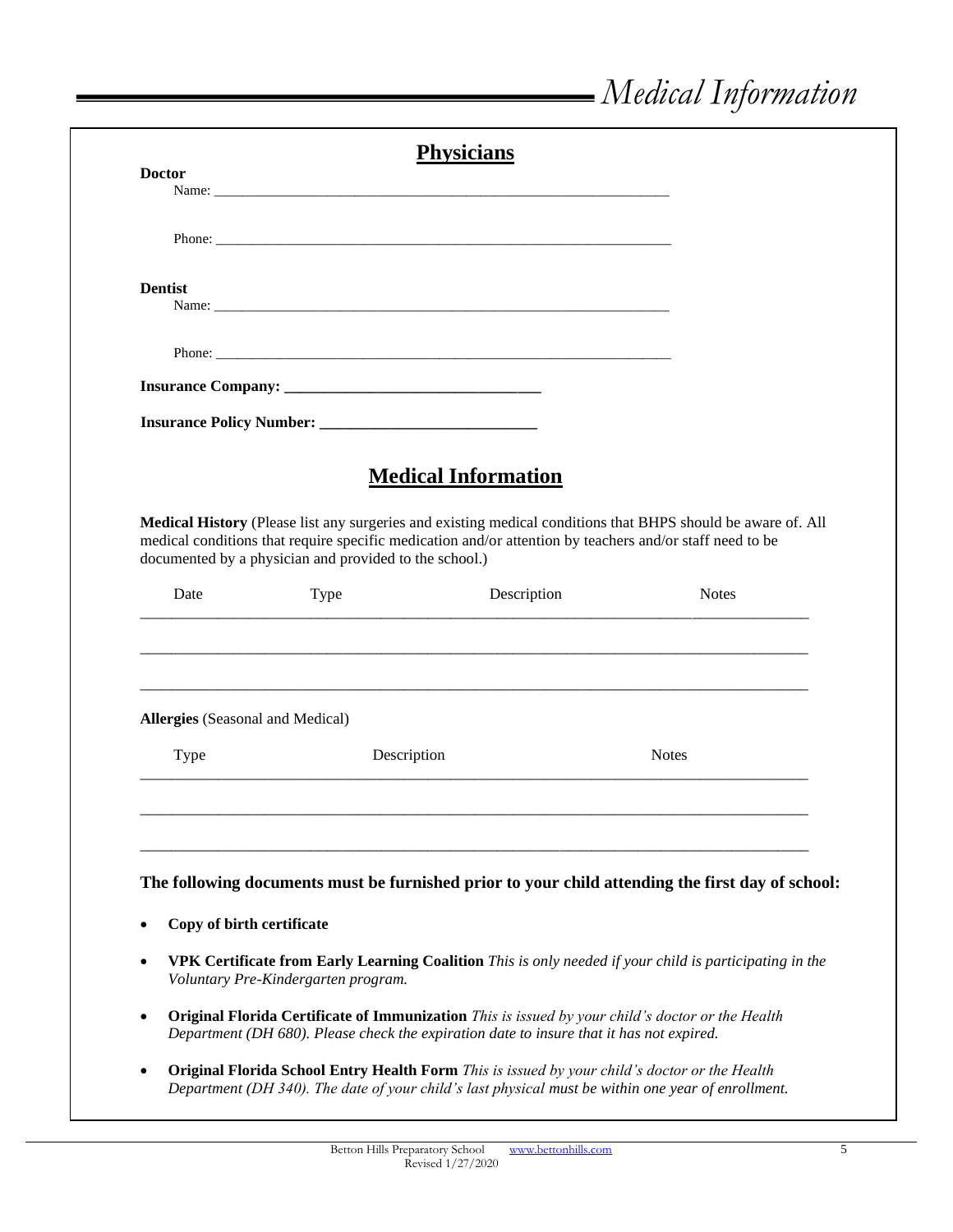### *Discipline Policy and Agreement*

It is our belief that discipline lies within the individual and children must learn to govern themselves according to the rules of their environment. To maintain order within the school and create a positive learning environment, a few simple regulations are enforced. Classroom specific rules are sent home when school starts. We believe parents and/or guardians need to work in conjunction with the school to ensure that their child(ren) understand and observe all school rules.

Betton Hills Preparatory School uses a corrective discipline system. We do not condone or allow corporal punishment of any kind. All students are treated with respect and in turn expected to respect one another and all adult members of the school community and property. In order to grow in their self discipline, children are guided, encouraged, rewarded, and corrected. Consequences for inappropriate behavior will be dealt with in a manner consistent with the age of the student.

Children who attend Betton Hills Preparatory School will not be subjected to discipline which is severe, humiliating, frightening, or associated with food, rest, or toileting. Spanking or any other form of physical punishment is prohibited by all child care personnel.

Our discipline policy has three levels:

Level One: The first and most important person in behavior control at school is the teacher. The teacher will handle most rule infractions at this level, and will apply appropriate consequences as needed.

Level Two: When a student does not appropriately modify behavior, he/she will be referred to the office. Parents will be sent a notice from the teacher and/or office personnel and a signature from the parent/guardian may be required.

**Level Three**: If a problem continues, the student will again be referred to the office. Parents will be notified by telephone and in writing from the teacher and/or office. A conference with parents, teacher, and director/principal will be required. Suspension or other corrective action is possible at this level.

There are instances of extreme or serious behavior in which one or more of the levels of the discipline policy may be by-passed, and suspension or expulsion is assigned as the first consequence. These instances include physical fighting, biting, violent acts, inappropriate language, stealing, threats, possession or use of alcohol or drugs, destruction of school property, and possession of any object that may be deemed a weapon. If notified and requested by the school, a parent must pick up the student immediately.

| I have read and I accept the Discipline Policy of Betton Hills Preparatory School for my child. |                     |  |
|-------------------------------------------------------------------------------------------------|---------------------|--|
| Parent/Guardian Signature                                                                       | Date                |  |
| Parent/Guardian Signature<br>(Second signature required in cases of joint custody)              | Date                |  |
| Betton Hills Preparatory School                                                                 | www.bettonhills.com |  |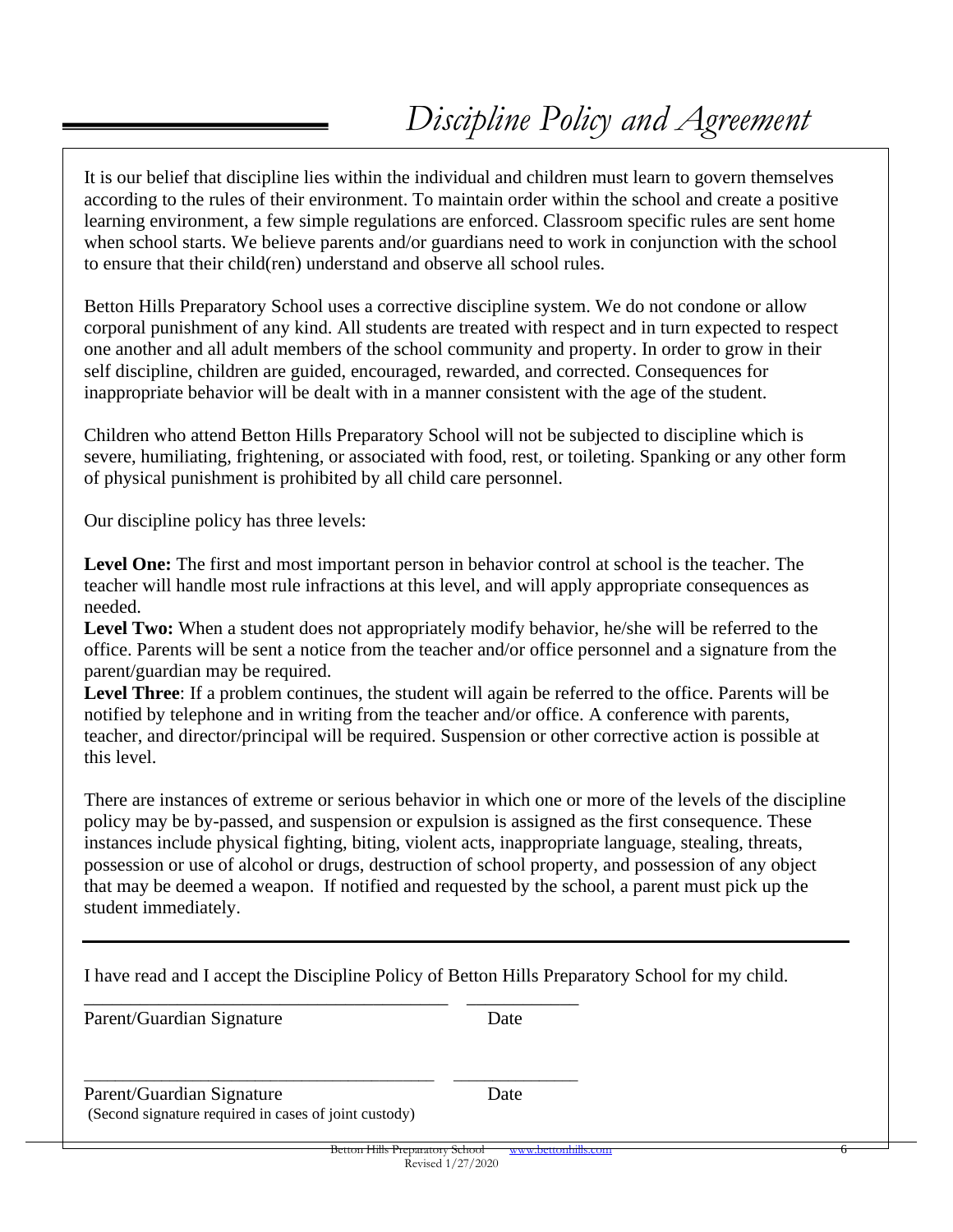- 1. Do not leave engine running when you leave your car. This is extremely dangerous!
- 2. Do not leave children, pets or valuables unattended in your car or in the parking lot.
- 3. You must supervise your child when arriving and leaving the school building and in the parking lot.
- 4. Do not park in the driving lane, this will block traffic. Park in a designated parking space only.
- 5. At drop off/ pick up, do not exit your car while in the driving lane!! It is dangerous and slows down the process.

I have read and I accept the Drop Off/Pick Up Safety Rules of Betton Hills Preparatory School.

\_\_\_\_\_\_\_\_\_\_\_\_\_\_\_\_\_\_\_\_\_\_\_\_\_\_\_\_\_\_\_\_\_\_\_\_\_\_\_\_\_\_\_\_\_\_ \_\_\_\_\_\_\_\_\_\_\_\_\_\_\_\_\_\_\_\_\_\_\_\_

\_\_\_\_\_\_\_\_\_\_\_\_\_\_\_\_\_\_\_\_\_\_\_\_\_\_\_\_\_\_\_\_\_\_\_\_\_\_\_\_\_\_\_\_\_\_ \_\_\_\_\_\_\_\_\_\_\_\_\_\_\_\_\_\_\_\_\_\_\_\_\_

Parent/ Guardian Signature Date

| Parent/Guardian Signature | Date |
|---------------------------|------|
|                           |      |

7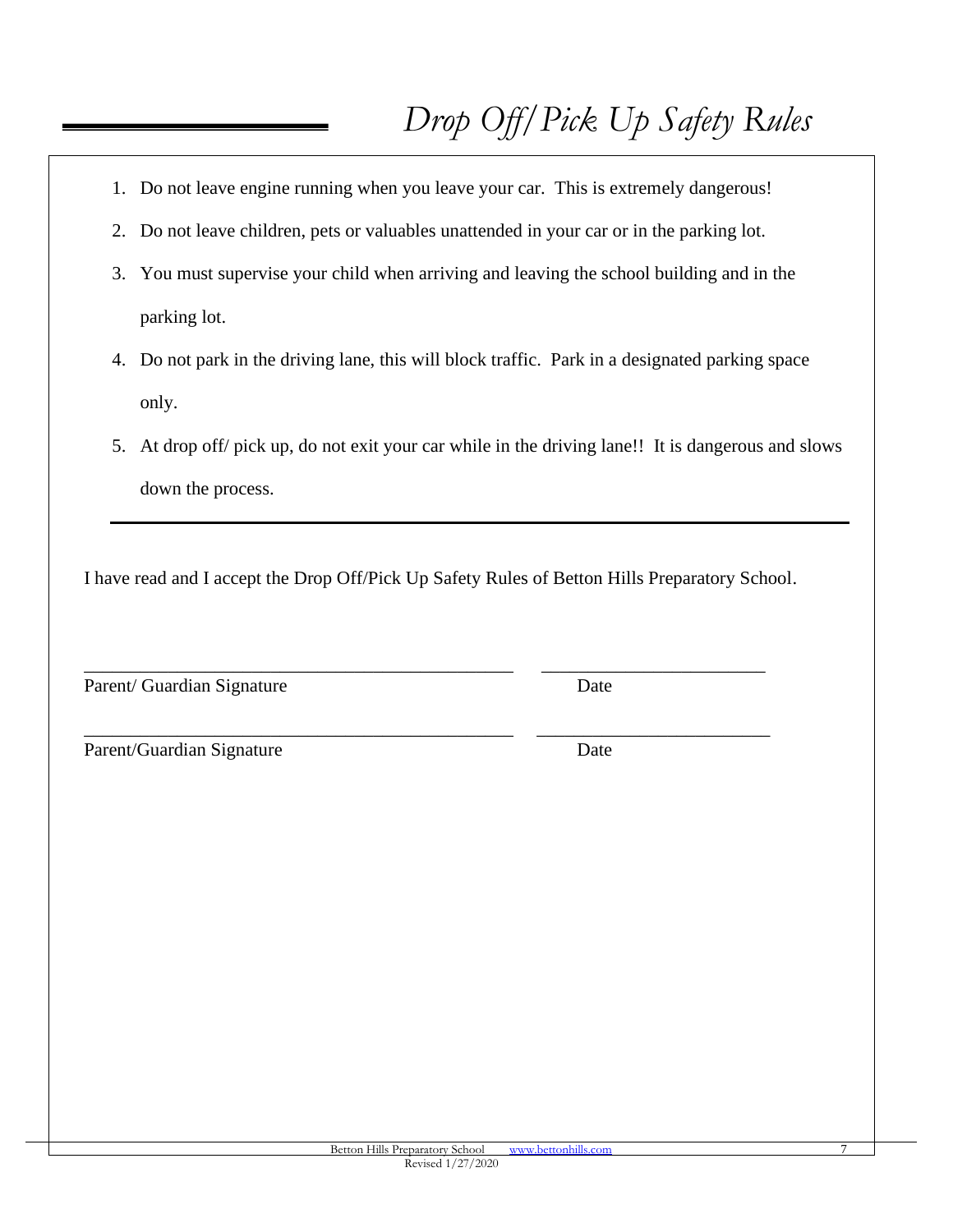#### **NOTICE OF RECEIPT**

**I have read and understand the policies, rules and obligations of the Handbook for Students and Parents. I agree to support and assist BHPS and individual teachers when possible.**

**Student Name/Signature: \_\_\_\_\_\_\_\_\_\_\_\_\_\_\_\_\_\_\_\_\_\_\_\_\_\_\_\_\_\_\_\_\_\_\_\_\_\_\_**

**Parent/Guardian Signature:\_\_\_\_\_\_\_\_\_\_\_\_\_\_\_\_\_\_\_\_\_\_\_\_\_\_\_\_\_\_\_\_\_\_\_\_\_\_\_\_\_\_\_\_\_**

## *BHPS SCREENING PERMISSION*

#### **BHPS SCREENING PERMISSION FORM**

We invite you and your child to take part in the optional developmental screening program offered through Betton Hills Preparatory School. Participation in the developmental screening program is voluntary, and you have the right to choose not to participate without affecting your child care services. We encourage you to particpate in the program because early detection of developmental delays is critical to ensuring that your child will be ready for school. Should the screening detect any concerns or delays, we will consult with you immediately to discuss any further assessment or referrals for additional services.

\_\_\_\_ I give permission for my child to take part in the early childhood developmental screening program at Betton Hills Preparatory School using the Ages and Stages Questionaire.

I do not give my permission for my child to take part in the early childhood developmental screeing program.

Signature of Parent/Guardian

\_\_\_\_\_\_\_\_\_\_\_\_\_\_\_\_\_\_\_\_\_\_\_\_\_\_\_\_\_\_\_\_\_\_\_\_\_\_\_\_\_